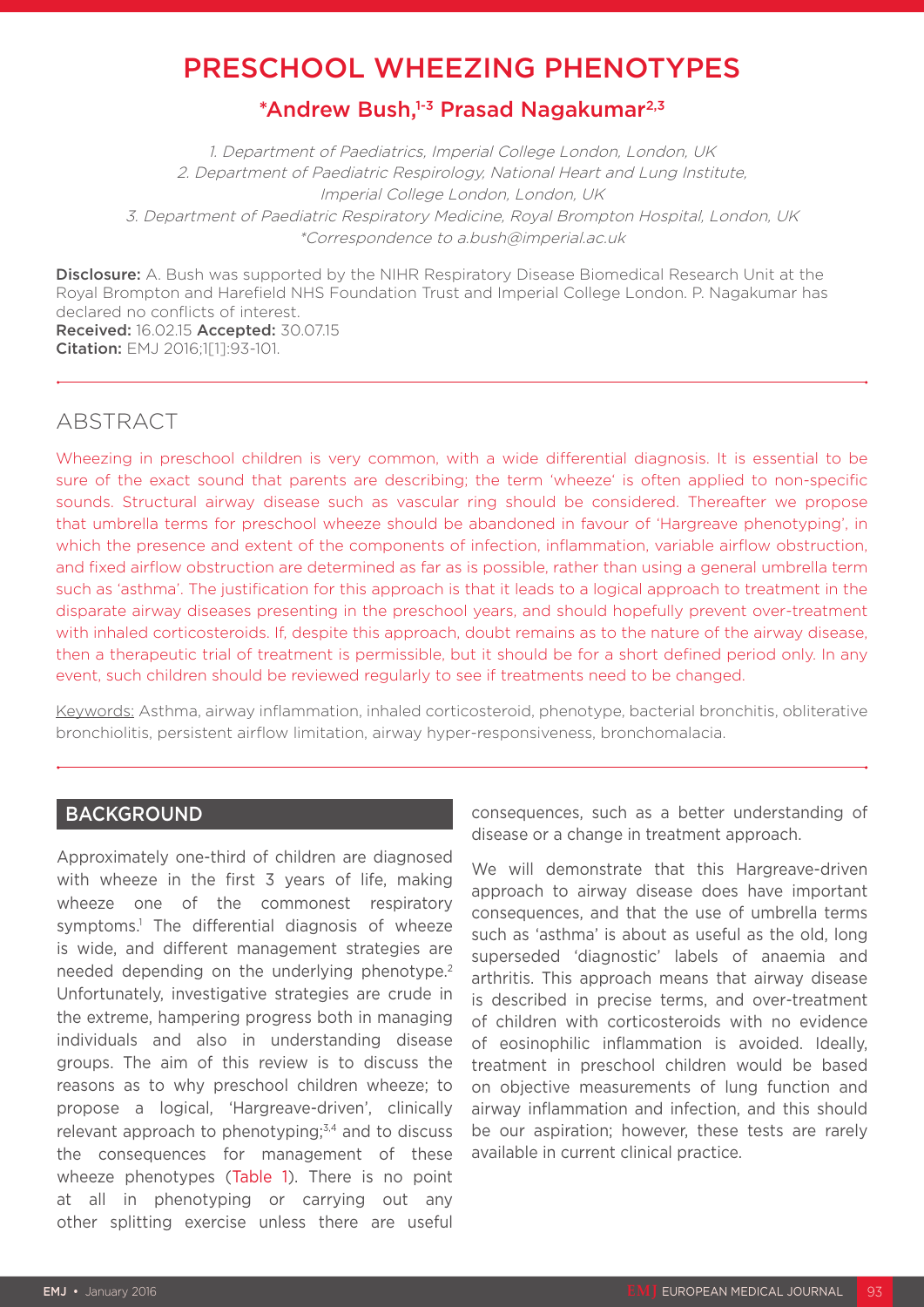# IS IT WHEEZE AT ALL?

The word 'wheeze' is used to describe many different sounds. In one study, there was <50% agreement between parents and clinicians on whether the child wheezed, and only 11% of parents mentioned 'whistling' as part of their description of wheeze.5 Another study used objective transthoracic recordings of added sounds as the 'gold standard', and showed that there was only 32% agreement between parents and physicians; the objective recording correlated with the physician report. Nurses and parents were equally unreliable.<sup>6</sup> Another study, this time using a video questionnaire as the gold standard, reported that 30% of parents used words other than wheeze to describe wheeze, or wheeze to describe non-wheeze sounds.7 This same video questionnaire was shown to help to identify upper airway abnormalities such as stridor-causing laryngomalacia, which had been misdiagnosed as wheeze.<sup>8</sup> Clearly if the noise reported is nonspecific from the upper airway, management is completely different; and indeed, with the exception of snoring, which should prompt consideration of performing a sleep study, reassurance is all that is required. These findings call into question studies based on tick-box questionnaires, which may make no attempt to determine the sound that is actually heard.

Even if true wheeze is heard, this should not be automatically assumed to be due to bronchospasm. Airway narrowing by mucus will produce true wheeze but does not respond to bronchodilators. Similarly, airway malacia, either related to intrinsic airway wall defects or loss of alveolar tethering points, are also causes of bronchodilatorunresponsive wheeze; indeed, bronchodilators, by reducing airway smooth muscle tone, may actually worsen airway narrowing.9

# IS WHEEZE DUE TO STRUCTURAL AIRWAY DISEASE?

The differential diagnosis is extensive. Causes of fixed obstruction are summarised in Table 2; a detailed discussion of these possibilities is beyond the scope of this article.

### WHEEZE IN THE FIRST YEAR OF LIFE

Wheeze in the first year of life is common throughout the world, at least as determined by questionnaires, with all the caveats set out above. In one international study of >30,000 infants, 45.2% had at least one episode of 'wheeze', and 20.3% had recurrent 'wheeze'.9,10 The nature of the noise and the pathophysiology was unclear. However, a study of 53 infants aged 3–26 months, who were investigated with infant pulmonary function tests and rigid bronchoscopy for severe respiratory symptoms including wheeze, had no evidence of eosinophilic airway inflammation or remodelling.<sup>11</sup> This was true even in the subgroup that was atopic and had airflow obstruction acutely reversible with short-acting β2 agonist. Given that this group of infants must have been the most severe tip of the iceberg, and yet had no airway eosinophilia, prescribing inhaled corticosteroids (ICS) to wheezy children in this age group does not seem logical. Despite this, 46.1% of the 30,000 infants reported above were prescribed ICS. The Hargreave phenotype is non-inflammatory, likely variable due to bronchoconstriction and possibly fixed airflow obstruction, triggered by viruses; the role of bacteria is unclear, but the finding in the COPSAC data that early bacterial colonisation of the nasopharynx is associated with later wheeze suggests that there may be a role for bacteria.<sup>12</sup> Indeed, in older children bacterial infection may be at least as common as viruses in triggering acute asthma attacks.<sup>13</sup> However, as yet there is no evidence to deploy antibiotics in preschool children, except in the presence of clear-cut evidence of a bacterial infection.

# MULTIPLE TRIGGER WHEEZE AND EPISODIC VIRAL WHEEZE

Approximately 30% of all children have at least one episode of wheeze in the first 3 years of life. The paper from Tucson delineating the patterns of transient, persistent, and late-onset wheeze<sup>1</sup> has to some extent been superceded by more detailed data from the ALSPAC group,<sup>14</sup> confirmed in the  $PIAMA^{15}$  and Southampton birth cohorts<sup>16</sup> in which more temporal phenotypes have been described. This combination of birth cohorts has been a powerful tool in genetic and other studies, and will undoubtedly lead to more discoveries, but as yet it has not told us much about how to treat these infants. What we do know is that no treatment prevents progression from early wheeze to school-age atopic asthma; three well-conducted randomised controlled trials have shown that early use of ICS does not modify disease progression.17-19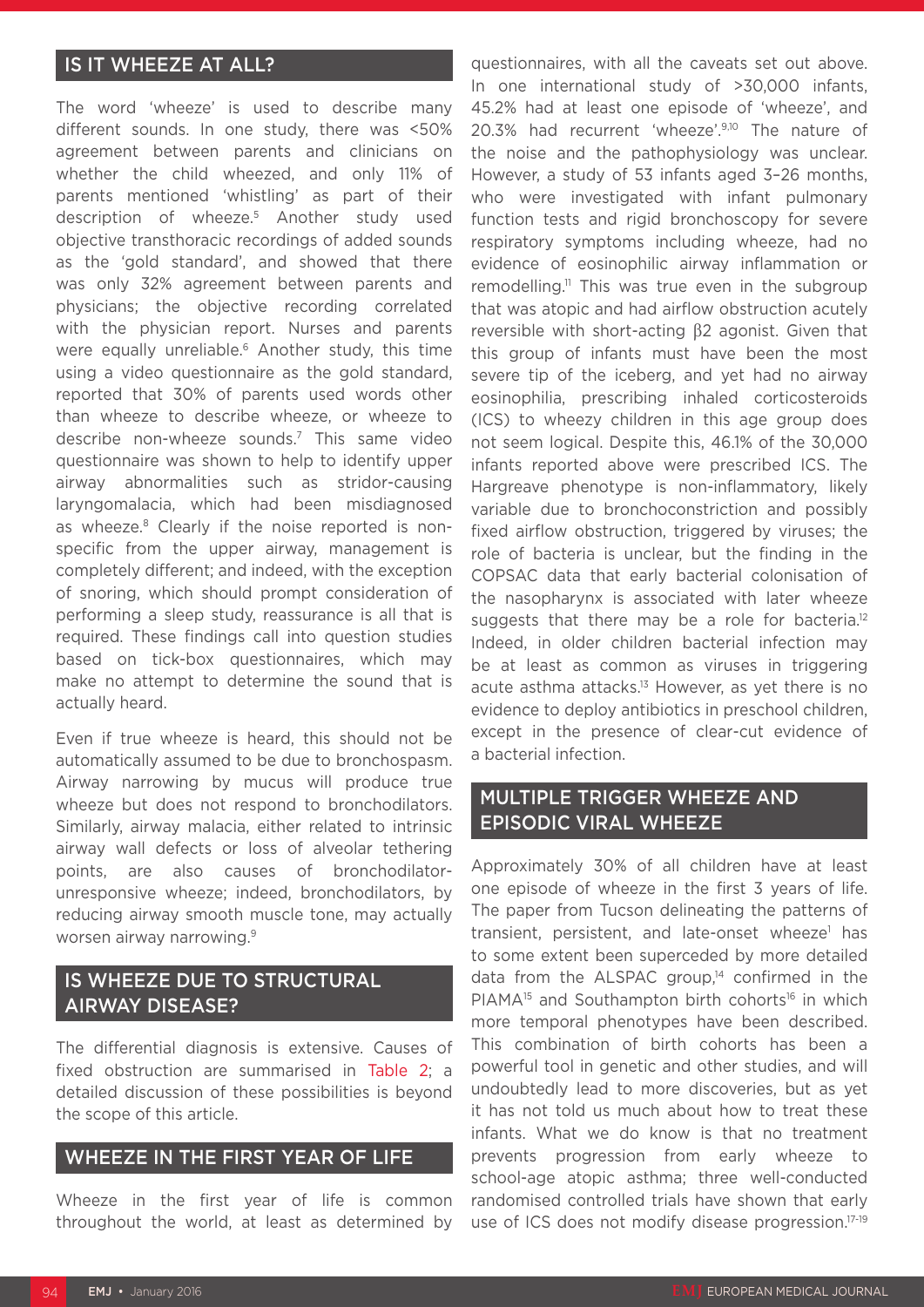#### Table 1: Components of the proposed Hargreave phenotypes.

Note that inflammation may be a beneficial response to infection, or may be exaggerated and detrimental to the host.

| Component                       | Extramural                    | Intramural                                                                                                  | Intraluminal                                                                                                   |  |
|---------------------------------|-------------------------------|-------------------------------------------------------------------------------------------------------------|----------------------------------------------------------------------------------------------------------------|--|
| Fixed airflow<br>obstruction    | Loss of alveolar<br>tethering | Reduced airway calibre (developmental<br>or environmental)                                                  |                                                                                                                |  |
| Variable airflow<br>obstruction | Loss of alveolar<br>tethering | Airway smooth muscle (bronchospasm)<br>Airway oedema                                                        | Mucus and other airway secretions                                                                              |  |
| Inflammation                    | Role poorly<br>explored       | Cellular pattern: eosinophilic, neutrophilic,<br>both, neither: likely many pathways<br>Neurogenic<br>Other | Cellular pattern: eosinophilic,<br>neutrophilic, both, neither: likely<br>many pathways<br>Neurogenic<br>Other |  |
| Infection                       |                               | Latent viral in particular                                                                                  | Any combination of bacterial, viral,<br>fungal                                                                 |  |

#### Table 2: Differential diagnosis of wheeze and other sounds that may be confused with wheeze.

Upper airway disease - adenotonsillar hypertrophy, rhinosinusitis, postnasal drip, subglottic stenosis, laryngomalacia, vocal cord paresis.

Congenital structural bronchial disease - complete cartilage rings, cysts, webs.

Bronchial/tracheal compression - vascular rings and sling, enlarged cardiac chamber, lymph nodes enlarged by tuberculosis or lymphoma.

Endobronchial disease - foreign body, tumour.

Oesophageal/swallowing problems - reflux, incoordinate swallow, laryngeal cleft, or tracheoesophageal fistula.

Causes of pulmonary suppuration - cystic fibrosis, primary ciliary dyskinesia, persistent bacterial bronchitis, any systemic immunodeficiency.

Miscellaneous - bronchopulmonary dysplasia, congenital or acquired tracheomalacia, pulmonary oedema.

Hence it is logical to consider only symptoms when planning treatment, and to this end the ERS Task Force2 has proposed the use of two categories:

- Episodic viral wheeze (EVW) the child wheezes only at the time of a usually clinically diagnosed viral upper respiratory tract infection and is symptom-free between viral colds
- Multiple trigger wheeze (MTW) the child wheezes at the time of viral colds, but also between colds, for example with excited behaviour, aeroallergen exposure, and cold, smoky atmospheres

Of note, the atopic status of the preschool child does not help predict response to ICS. These phenotypes have limitations, but these have been

exaggerated. There are objective differences between them: MTW has worse airflow obstruction and gas mixing, and evidence of eosinophilic airway inflammation as judged by exhaled nitric oxide (eNO), compared with EVW.<sup>20</sup> There is evidence of fixed airflow obstruction, as well as bronchial hyper-responsiveness, in preschool wheeze phenotypes, although often studies do not discriminate between EVW and MTW.1,21-24 It is true that they are not fixed, and may change over time, $25$ but in this case the treatment approach changes, and this is standard in paediatric conditions as the child develops. It is also true that an infant may have interval symptoms that the family do not appreciate and are only recognised when they are treated. Despite this, they are useful to guide treatment,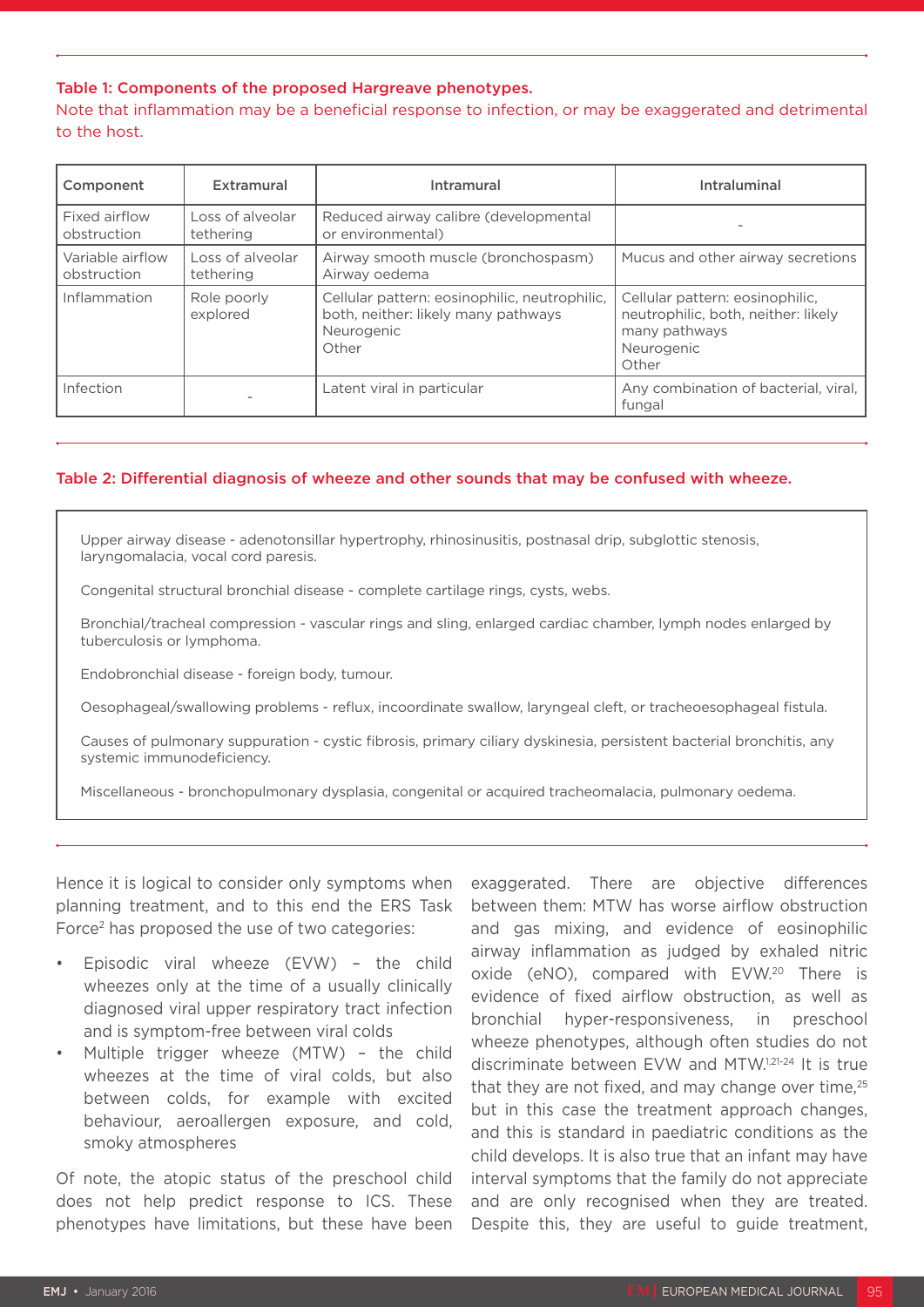accepting that regular review and possible change of treatment in the future may be necessary.

## EPISODIC VIRAL WHEEZE

Invasive studies including bronchoalveolar lavage (BAL) and endobronchial biopsy have shown no evidence of eosinophilic airway inflammation.<sup>11</sup> Indeed, BAL studies have demonstrated that non-atopic, EVW infants have predominantly neutrophilic inflammation.26,27 There is likely to be neutrophilic inflammation at the time of acute viral infection, but this is likely to be a beneficial response. Non-invasive studies have shown that there is less airway obstruction, less impairment of gas mixing, and lower fractional eNO than in MTW.28 No study has shown that prophylactic ICS has prevented episodic symptoms, and treatment should therefore be intermittent; trials of inhaled β2 agonists and anticholinergics are the first line if therapy is needed at all.<sup>29</sup> The data on the intermittent use of leukotriene antagonists are controversial, and although two early trials showed benefits from this approach, $30,31$  two significantly larger studies failed to confirm these findings.<sup>32,33</sup> Nonetheless, anecdotally some children respond; however, parents must be warned about the behavioural side effects of montelukast. Intermittent ICS just at the time of viral colds may be indicated; there are proof-of-concept studies supporting this approach, but the dose and duration of therapy are unclear. The frequency of viral colds needs to be considered; if very high doses of ICS are given, then the cumulative dose over the winter may be considerable. A trial of continuous ICS should only be given if the paediatrician suspects that interval symptoms are being underplayed by the family. The Hargreave phenotype of EVW is non-inflammatory (or at least non-eosinophilic), possible fixed airflow obstruction, with variable airflow obstruction that may be due to bronchospasm, but could be due to airway oedema or mucus. The acute triggers are viral and likely bacterial infection.

## MULTIPLE TRIGGER WHEEZE

The presumption from invasive studies is that these children have classical eosinophilic inflammation and should be treated along the same lines as school-age children.<sup>11</sup> However, other than in a research context, objective measurement of response is difficult to measure, and a threestage therapeutic trial is recommended (below).

The Hargreave phenotype of MTW is eosinophilic inflammation, likely some fixed but also variable airflow obstruction, the latter due to bronchoconstriction but likely also a component of airway oedema and mucus, with acute viral and likely bacterial triggers.

### POST-BRONCHIOLITIS WHEEZE

Infants who are admitted to hospital with respiratory syncytial virus (RSV) bronchiolitis are especially likely to have prolonged cough and wheeze afterwards. There is controversy over whether in fact RSV causes asthma, or if severe RSV bronchiolitis is a sign that the infant had preceding risk factors that are a marker for risk of asthma onset, or in fact that the symptoms regress.34 Prospective data from Perth, Australia, showed impaired lung function in babies who went on to develop bronchiolitis, and this tracked into mid-childhood.35 We also know that none of the myriad studies showed any evidence of benefit from ICS either in the acute phase of the illness or after discharge from follow-up.<sup>36,37</sup> The best evidence is that, for most infants, symptoms gradually regress over time, but those who are at high risk of asthma due to preceding factors such as a strong atopic history and maternal smoking may obviously develop asthma.<sup>38</sup> Hence, the Hargreaves phenotype is fixed airflow obstruction, with no evidence of chronic inflammation. There may be episodes of variable airflow obstruction due to any or all of bronchospasm, airway oedema, and mucus triggered by viral and possibly bacterial infection. There is no reason to treat with ICS; if it is thought that the child is developing true eosinophilic asthma, then a therapeutic trial of ICS should be at least considered, but only using the three-step protocol discussed below.

#### PERSISTENT BACTERIAL BRONCHITIS

This condition is poorly understood but was the commonest cause of cough in one large series investigated in a tertiary hospital; nearly 40% of >100 children were given this diagnosis after investigation. Of note, half had received an initial diagnosis of asthma, which was the final diagnosis in only about 5%.29 Persistent bacterial bronchitis (PBB) is largely a disease of preschool children, and is characterised by neutrophilic airway inflammation and chronic infection with organisms such as *Streptococcus pneumoniae*, *Moraxella catarrhalis*, and *Haemophilus* influenzae.<sup>39,40</sup>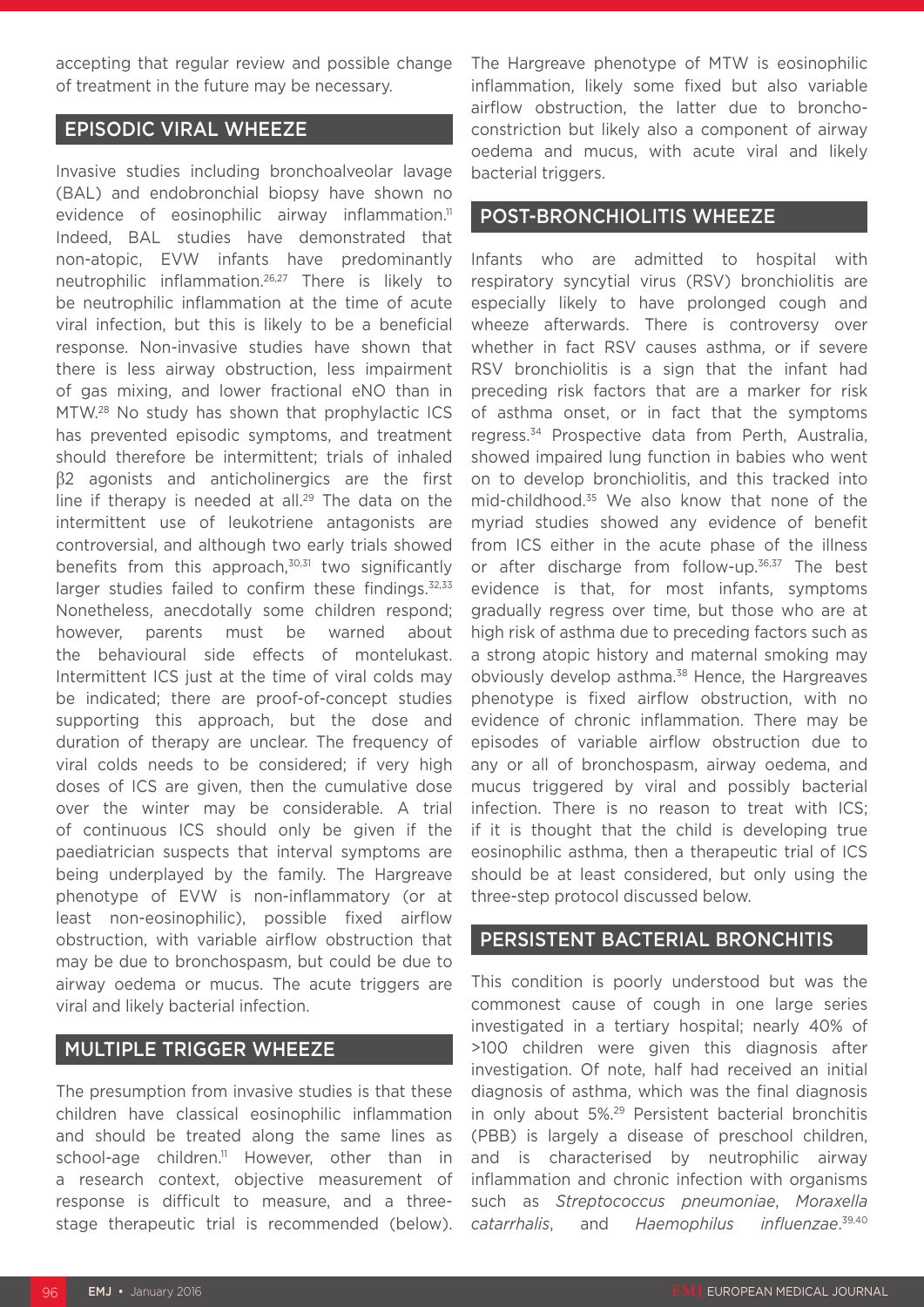It is a diagnosis of exclusion; more serious conditions such as bronchiectasis and aspiration syndromes must be considered. The pathophysiological basis is not known but it presumably reflects a local defect in mucosal defence because there is no systemic infection.<sup>41</sup> It is interesting to speculate how much may be iatrogenic; ICS are widely used in children with respiratory symptoms, and are known to increase the risk of pneumonia.<sup>42</sup> tuberculosis,43 and atypical mycobacterial infection in adults.44 Could it be that the treatment of non-specific respiratory symptoms with ICS promotes mucosal immunosuppression and lowgrade infection?

Whatever the pathophysiology, the Hargreave phenotype of PBB is neutrophilic inflammation and airflow obstruction due to mucus. If PBB is suspected clinically, it is reasonable to give a 2-week trial of co-amoxiclay.<sup>45</sup> If there is no response or a rapid relapse after treatment, then it is wise to consider further investigations to exclude bronchiectasis or another underlying cause.46 The presumption that PBB is a precursor of idiopathic bronchiectasis has not been tested, but aggressive treatment with antibiotics (courses may need to be prolonged and repeated) and airway clearance should be instituted until the problem resolves.

# CYSTIC FIBROSIS, PRIMARY CILIARY DYSKINESIA, BRONCHIECTASIS

These conditions are included because the same phenotypic considerations apply to their management, and also because, in the case of cystic fibrosis (CF) and primary ciliary dyskinesia (PCD), they would likely still be categorised under the same non-specific umbrella as PBB and probably other causes of preschool respiratory symptoms because the diagnosis is made from specific tests.<sup>47,48</sup> The detailed management is beyond the scope of this article, but the Hargreave phenotype is neutrophilic inflammation, chronic bacterial infection, and fixed and variable airflow obstruction, and antibiotics and airway clearance are the mainstays of treatment.

CF and PCD point the way towards that which we should aspire to for other infant and preschool respiratory diseases. Even Hargreave phenotyping is at best crude, albeit a lot better than categorising conditions together under the same umbrella. CF and PCD are diagnosed using very specific tests, and this is needed for other conditions. The use of the terms EVW and MTW

may represent an advance, but they can hardly be considered 21st-century diagnostic terms.

### OBLITERATIVE BRONCHIOLITIS

In preschool children, this is usually the result of a preceding severe infection, usually adenovirus or *Mycoplasma pneumoniae*. 49 The Hargreave phenotype is fixed airway obstruction with no reversibility or inflammation unless coincidentally the child has a second airway disease such as coincident atopic asthma.

## SICKLE CELL ANAEMIA

Sickle cell anaemia (SCD) is another condition in which asthma is said to be common, but without much evidence of clarity of thought about what the nature of the airway disease is. The nature of SCD airway disease is controversial. One recent study in SCD children with only very mild pulmonary vascular disease demonstrated that they had mild airway obstruction, but no evidence of variable airflow obstruction or eosinophilic inflammation (at least as shown by eNO) when compared with ethnically matched controls.50 Other studies have shown increased airway responsiveness in SCD, including acute bronchodilator responsiveness, but no convincing evidence of eosinophilic airway inflammatiion.<sup>51,52</sup> As with obliterative bronchiolitis, these children may have another coincident airway disease such as atopic asthma that should be treated on merit, but pure SCD airway disease appears not to have the Hargreave phenotype of eosinophilic airway inflammation. There is certainly fixed obstruction; the data on variable airflow obstruction are controversial.

### POST PREMATURE BIRTH

A description of the early pathophysiology of neonatal lung disease of prematurity is beyond the scope of this review. There is ample evidence that infant survivors of premature birth have evidence of fixed airflow obstruction, even if they do not require ventilation.53,54 The decrements with prematurity are improving as intensive care becomes more sophisticated. These babies at follow-up into childhood have increased respiratory symptoms, acute bronchodilator responsiveness, and may have airway reactivity.<sup>55</sup> However, they have no evidence of airway inflammation; exhaled breath temperature and eNO are both normal.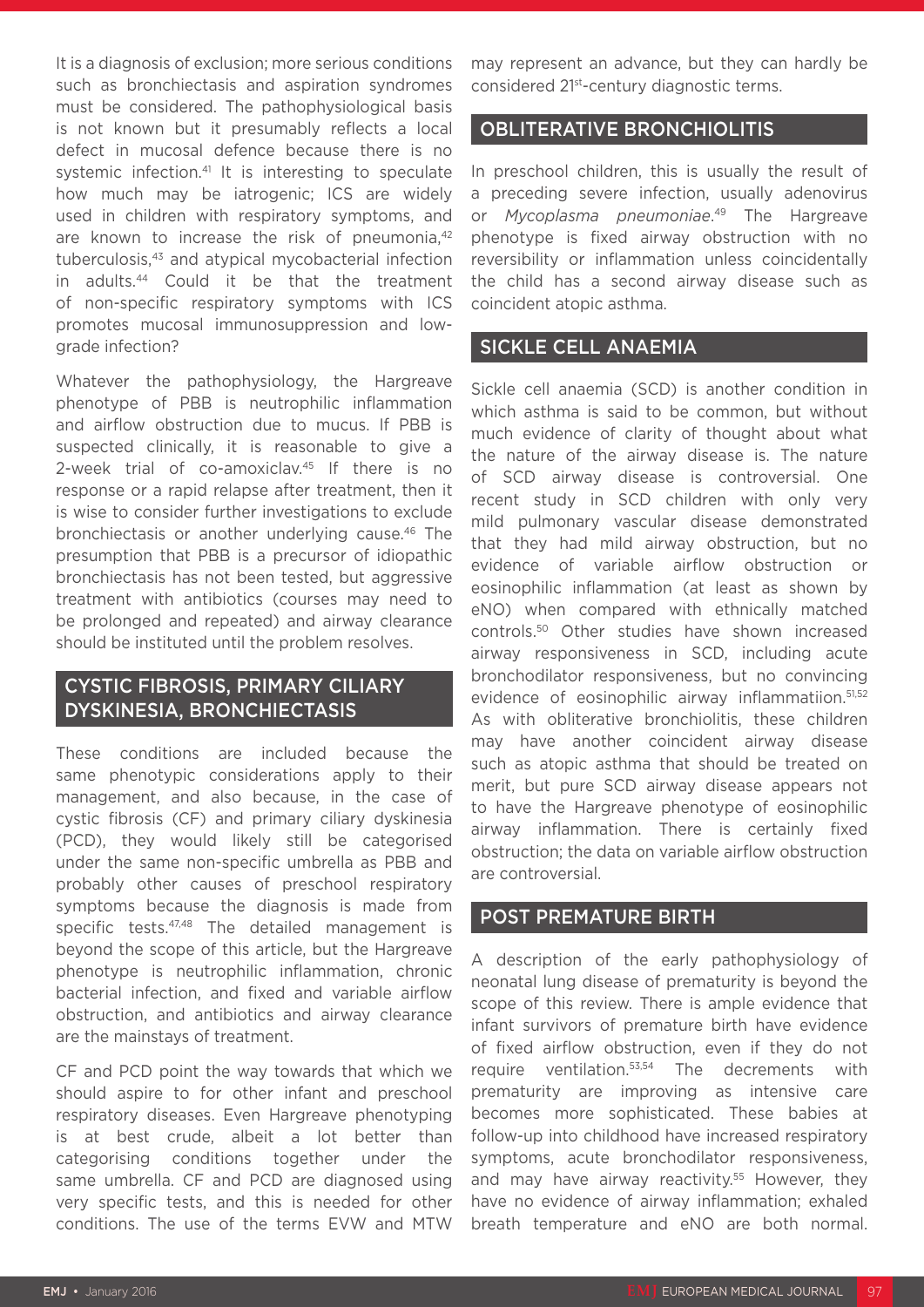#### Table 3: Phenotyping preschool paediatric wheezing disorders.

There are multiple different paediatric pathways to wheeze, and the approaches should be pathway-specific.

| <b>Disease</b>                                                       | Inflammation?                            | Variable airflow<br>obstruction?                                                 | <b>Fixed airflow</b><br>obstruction | Infection?                             | <b>Treatment</b>                                                       |
|----------------------------------------------------------------------|------------------------------------------|----------------------------------------------------------------------------------|-------------------------------------|----------------------------------------|------------------------------------------------------------------------|
|                                                                      | (Eosinophilic,<br>neutrophilic,<br>both) | (Bronchospasm,<br>oedema, mucus,<br>loss of tone, loss of<br>alveolar tethering) |                                     | (Bacterial, viral,<br>both)            |                                                                        |
| Wheeze in the<br>first year of life                                  | <b>No</b>                                | $+/-$                                                                            | $+/-$                               | Likely viral and<br>bacterial triggers | Trial<br>bronchodilators.<br>discontinue if<br>ineffective             |
| Multiple trigger<br>wheeze                                           | Eosinophilic                             | Yes.<br>bronchoconstriction                                                      | $+/-$                               | Likely viral and<br>bacterial triggers | Inhaled steroids.<br>bronchodilators                                   |
| Episodic viral<br>wheeze                                             | None chronic                             | Yes.<br>bronchoconstriction.<br>airway oedema,<br>mucus                          | $+/-$                               | Likely viral and<br>bacterial triggers | Bronchodilators.<br>Inhaled steroids<br>ineffective                    |
| Post-bronchiolitis<br>wheeze                                         | None chronic                             | Probably, nature<br>unclear                                                      | $+/-$                               | Likely viral and<br>bacterial triggers | Bronchodilators.<br>Inhaled steroids<br>ineffective                    |
| Persistent<br>bacterial<br>bronchitis                                | Neutrophilic,<br>bacteria                | Mucus                                                                            | <b>No</b>                           | Bacterial, viral                       | Antibiotics,<br>Airway clearance                                       |
| Cystic fibrosis,<br>primary ciliary<br>dyskinesia,<br>bronchiectasis | Neutrophilic                             | Yes, mucus<br>obstruction                                                        | Usually                             | <b>Bacterial</b><br>predominant        | Antibiotics,<br>mucolytics,<br>airway clearance                        |
| Obliterative<br>bronchiolitis                                        | <b>No</b>                                | <b>Mucus</b>                                                                     | Yes                                 | <b>No</b>                              | Airway clearance                                                       |
| Obliterative<br>bronchiolitis                                        | None                                     | No                                                                               | Yes                                 | No                                     | Supportive                                                             |
| Sickle cell<br>anaemia                                               | None                                     | Yes.<br>bronchoconstriction                                                      | Yes                                 | Not known                              | <b>Bronchodilators</b>                                                 |
| Post-premature<br>birth                                              | None                                     | Yes,<br>bronchoconstriction                                                      | Yes                                 | Not known                              | <b>Bronchodilators</b>                                                 |
| Primary airway<br>malacia                                            | None                                     | Yes, loss of airway<br>wall tone                                                 | $+/-$                               | Secondary                              | Airway clearance,<br>CPAP, antibiotics,<br>mucolytics,<br>tracheostomy |
| Post-NEHI<br>wheeze                                                  | None                                     | Yes.<br>bronchoconstriction                                                      | Yes                                 | Not known                              | <b>Bronchodilators</b>                                                 |

NEHI: neuro-endocrine cell hyperplasia; CPAP: continuous positive airway pressure.

There may be evidence of oxidative stress.<sup>56</sup> There is no evidence that these babies respond to ICS, and the Hargreave phenotype is fixed and variable airflow obstruction, with no inflammation.

These children may, of course, have more than one cause of airway obstruction, and iatrogenic large airway disease must not be disregarded. Repeated or prolonged intubation may lead to subglottic stenosis, and damage to the left recurrent laryngeal nerve during surgery to ligate a patent ductus arteriosus may leave the child with a vocal cord palsy.

The importance of phenotyping is illustrated by the problems of the so-called late-preterm delivery. There is evidence of persistent and fixed airflow obstruction in babies born as late as 32 weeks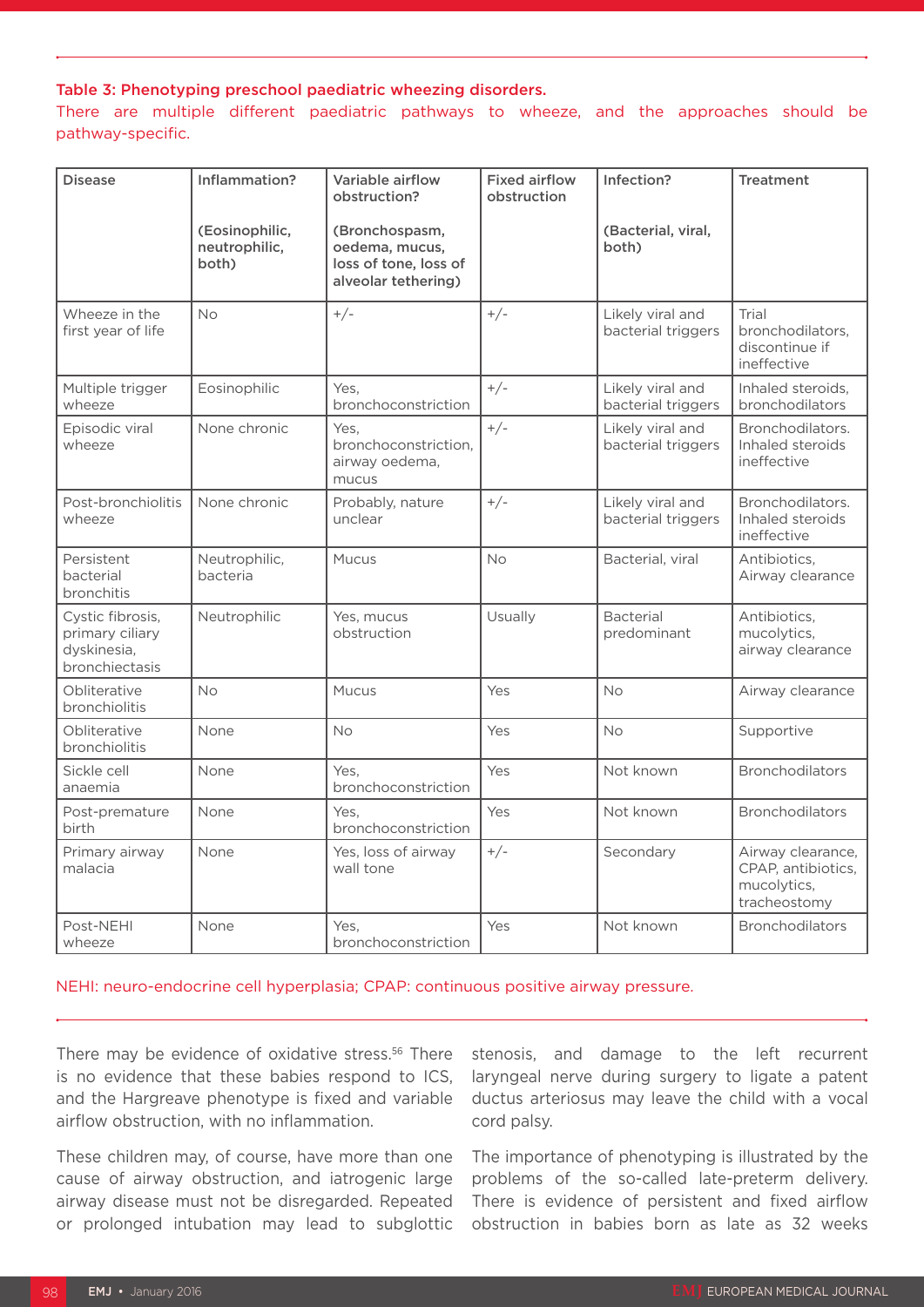gestation and an increased burden of asthma even in babies delivered at 37-38 weeks gestation.<sup>57</sup> This begs the question as to what sort of asthma is being diagnosed; the evidence that these babies have eosinophilic inflammation as a result of late prematurity is missing, but there is a real risk that ICS will be prescribed indiscriminately, especially to these late-premature babies whose Hargreave phenotype is the same as for the more preterm infants.

# AIRWAY MALACIA

Airway malacia may be primary, related either to loss of airway wall tone or reduction in the number of alveolar attachments holding open the airways; it may be part of a syndrome, such as Ehlers– Danlos; or it may be secondary to airway compression by blood vessels or a mass, and persist even after relief of the external pressure. In any event, the Hargreave phenotype is just variable airflow obstruction with no inflammation. There may be a secondary infection and inflammation as a result of poor distal airway drainage that may need treatment, but asthma medications are ineffective.

# WHEEZE AND CHILDHOOD INTERSTITIAL LUNG DISEASE

The presentation of childhood interstitial lung disease is non-specific, but interestingly, wheeze was reported at presentation in >20% of nearly 200 children.58 Neuroendocrine cell hyperplasia of infancy typically presents with respiratory distress and oxygen dependency in the early weeks of life. High-resolution computed tomography shows typical appearances of ground-glass opacification in the lingula and right middle lobes, and also in a perihilar distribution.59 Lung biopsy appearances are usually normal, except for increased numbers of cells positive for the neuropeptide bombesin in the distal airways. $60$  Infant lung function shows hyperinflation. The prognosis is good, although some may have prolonged oxygen dependency. However, a small follow-up series showed that six of nine children had non-atopic asthma and those tested had some evidence of variable airflow obstruction.61 Despite an absence of evidence of inflammation, prescriptions of ICS/long acting β2 agonists were given to 50%. Not enough is known to Hargreaves phenotype these children, but given that they present with airflow obstruction early on, at a time when there is little if any evidence

of airway inflammation, the presumption must be that this is non-inflammatory, fixed, and possibly variable airflow obstruction.

# DOES IT MATTER?

Table 3 summarises the various wheezing syndromes, and, more importantly, shows how lines of treatment can and should be determined by the Hargreave phenotype.<sup>62</sup> Of course, there may be some overlap, and it may also be difficult to differentiate between, for example, postbronchiolitis, episodic viral, and multiple trigger wheeze. The cardinal principle when starting a treatment for any child with a wheezing disorder is to constantly re-evaluate whether there is any response to treatment, whatever it is, and discontinue it if there is any doubt about benefit.

It is wise to use a three-stage protocol for any trial of medium-term (i.e. non-acute) treatment since the natural history of many airway diseases is spontaneous remission. So, for example, if a trial of ICS is being given to a child with a presumptive diagnosis of MTW,<sup>63</sup> the steps would be:

- 1. Commence treatment at a relatively high dose (e.g. fluticasone 150 µg b.i.d. via an appropriate spacer); if the child does not respond to this dose, then the airway disease is unlikely to be steroid-responsive. If a low dose is used, then time may be wasted by going on to a higher dose before steroid insensitivity is diagnosed
- 2. After a fixed (arbitrary) period, around 4-8 weeks, stop treatment. If the child has not improved, do not escalate ICS therapy but reconsider the diagnosis. If the child appears to have improved, then it is unclear at this stage if this is spontaneous or treatment-related
- 3. Only restart ICS treatment if symptoms return, and then keep titrating the dose to the minimum needed to control symptoms; regular review is mandatory

Clearly in older children, who can perform lung function testing, objective documentation of response is mandatory. However, in preschoolers this protocol, which is of course not evidencebased, will avoid the error of labelling children as having a steroid-sensitive airway disease and continuing treatment, whereas in fact they had merely spontaneously improved.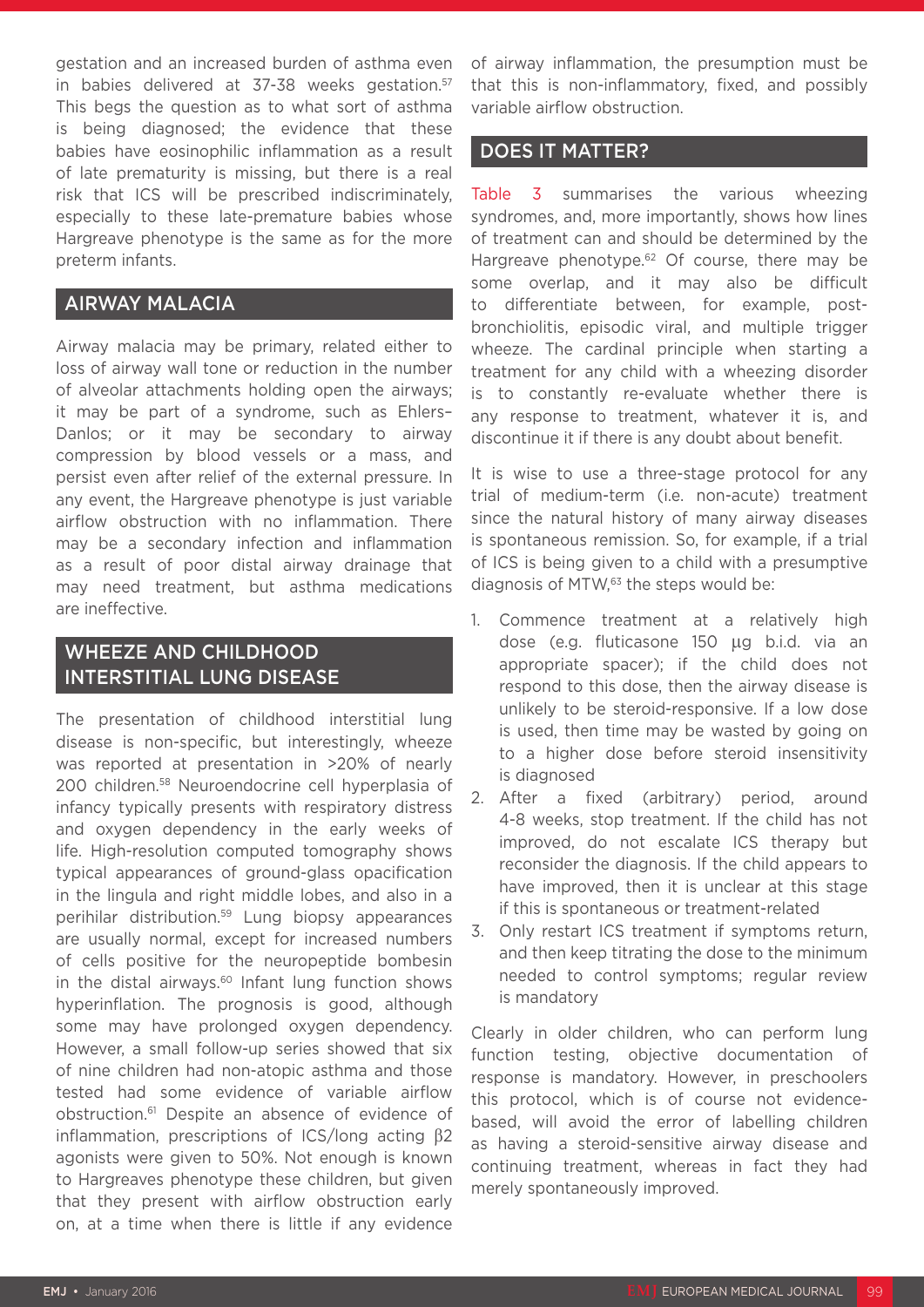# SUMMARY AND CONCLUSION

Here we have proposed a framework for the assessment, and more importantly treatment, of preschool airway disease. We propose that the components of airway diseases are considered separately and that each are treated on merit, rather than applying umbrella terms such as 'asthma'. We accept that studies are needed to confirm that this is a useful approach in routine clinical practice. In particular, the phrase 'Dr-diagnosed asthma' should vanish from the literature, particularly for preschool children. It is clear that our means of assessing airway disease in the clinic are very crude; in particular, airway inflammation and airway obstruction are usually not measured at all, and upper airway surrogates

are used for lower airway infection. Clearly an infant who has a clear clinical picture and responds to appropriate therapy does not need elaborate testing, but for more problematic cases we should deploy existing tests, such as induced sputum for lower airway inflammation and infection, eNO, and peripheral blood eosinophil count. There is also an urgent need to put our assessments of these infants on a more scientific basis by developing new, clinically applicable tests, to bring the ideas of Freddie Hargreave<sup>64</sup> into the preschool vears. Clearly his ideas are the start of a process, and in the future, refinements of his thinking will be introduced, but these ideas are far better than the current lumping of wheezing syndromes. The ultimate aim of all of this is, of course, improved outcomes for these infants, to which we all aspire.

#### **REFERENCES**

1. Martinez FD et al. Asthma and wheezing in the first six years of life. The Group Health Medical Associates. N Engl J Med. 1995;332(3):133-8.

2. Brand PL et al. Definition, assessment and treatment of wheezing disorders in preschool children: an evidence-based approach. Eur Respir J. 2008;32(4): 1096-110.

3. Hargreave FE, Nair P. The definition and diagnosis of asthma. Clin Exp Allergy. 2009;39(11):1652-8.

4. Bush A et al. The asthmas in 2015 and beyond: a Lancet Commission. Lancet. 2015;385(9975):1273-5.

5. Cane RS et al. What do parents of wheezy children understand by "wheeze"? Arch Dis Child. 2000;82(4):327-32.

6. Levy ML et al. Wheeze detection: recordings vs. assessment of physician and parent. J Asthma. 2004;41(8):845-53.

7. Cane RS, McKenzie SA. Parents' interpretations of children's respiratory symptoms on video. Arch Dis Child. 2001;84(1):31-4.

8. Saglani S et al. A video questionnaire identifies upper airway abnormalities in preschool children with reported wheeze. Arch Dis Child. 2005;90(9):961-4.

9. Panitch HB et al. Effect of altering smooth muscle tone on maximal expiratory flows in patients with tracheomalacia. Pediatr Pulmonol. 1990;9(3):170-6.

10. Mallol J et al. International prevalence of recurrent wheezing during the first year of life: variability, treatment patterns and use of health resources. Thorax. 2010;65(11):1004-9.

11. Saglani S et al. Airway remodeling and inflammation in symptomatic infants with reversible airflow obstruction. Am J Respir Crit Care Med. 2005;171(7):722-7.

12. Bisgaard H et al. Childhood asthma after bacterial colonization of the airway in neonates. N Engl J Med. 2007;357(15):1487-95.

13. Bisgaard H et al. Association of bacteria and viruses with wheezy episodes in young children: prospective birth cohort study. BMJ. 2010;341:c4978.

14. Sherriff A et al. Risk factor associations with wheezing patterns in children followed longitudinally from birth to 3(1/2) years. Int J Epidemiol. 2001;30(6): 1473-84.

15. Savenije OE et al. Comparison of childhood wheezing phenotypes in 2 birth cohorts: ALSPAC and PIAMA. J Allergy Clin Immunol. 2011;127(6):1505-12.e14.

16. Collins SA et al. Validation of novel wheeze phenotypes using longitudinal airway function and atopic sensitization data in the first 6 years of life: evidence from the Southampton Women's survey. Pediatr Pulmonol. 2013;48(7):683-92.

17. The Childhood Asthma Management Program Research Group. Long-term effects of budesonide or nedocromil in children with asthma. N Engl J Med. 2000;343(15):1054-63.

18. Bisgaard H et al. Intermittent inhaled corticosteroids in infants with episodic wheezing. N Engl J Med. 2006;354(19):1998-2005.

19. Guilbert TW et al. Long-term inhaled corticosteroids in preschool children at high risk for asthma. N Engl J Med. 2006;354(19):1985-97.

20. Sonnappa S et al. Symptom-pattern phenotype and pulmonary function in preschool wheezers. J Allergy Clin Immunol. 2010;126(3):519-26 e1-7.

21. Bisgaard H et al. Interaction between asthma and lung function growth in early life. Am J Respir Crit Care Med. 2012;185(11):1183-9.

22. Palmer LJ et al. Airway responsiveness in early infancy predicts asthma, lung function, and respiratory symptoms by school age. Am J Respir Crit Care Med. 2001;163(1):37-42.

23. Clarke JR et al. Bronchial responsiveness in the neonatal period as a risk factor for wheezing in infancy. Am J Respir Crit Care Med. 1995;151(5):1434-40.

24. Martinez FD et al. Diminished lung function as a predisposing factor for wheezing respiratory illness in infants. N Engl J Med. 1988;319(17):1112-7.

25. Schultz A et al. The transient value of classifying preschool wheeze into episodic viral wheeze and multiple trigger wheeze. Acta Paediatr. 2010;99(1):56-60.

26. Marguet C et al. Bronchoalveolar cell profiles in children with asthma, infantile wheeze, chronic cough, or cystic fibrosis. Am J Respir Crit Care Med. 1999;159(5 Pt 1):1533-40.

27. Najafi N et al. Differential cytology of bronchoalveolar lavage fluid in asthmatic children. Pediatr Pulmonol. 2003;35(4):302-8.

28. Moeller A et al. Exhaled nitric oxide distinguishes between subgroups of preschool children with respiratory symptoms. J Allergy Clin Immunol. 2008;121(3):705-9.

29. Bush AJ et al. Managing wheeze in preschool children. BMJ. 2014;348:g15.

30. Bacharier LB et al. Episodic use of an inhaled corticosteroid or leukotriene